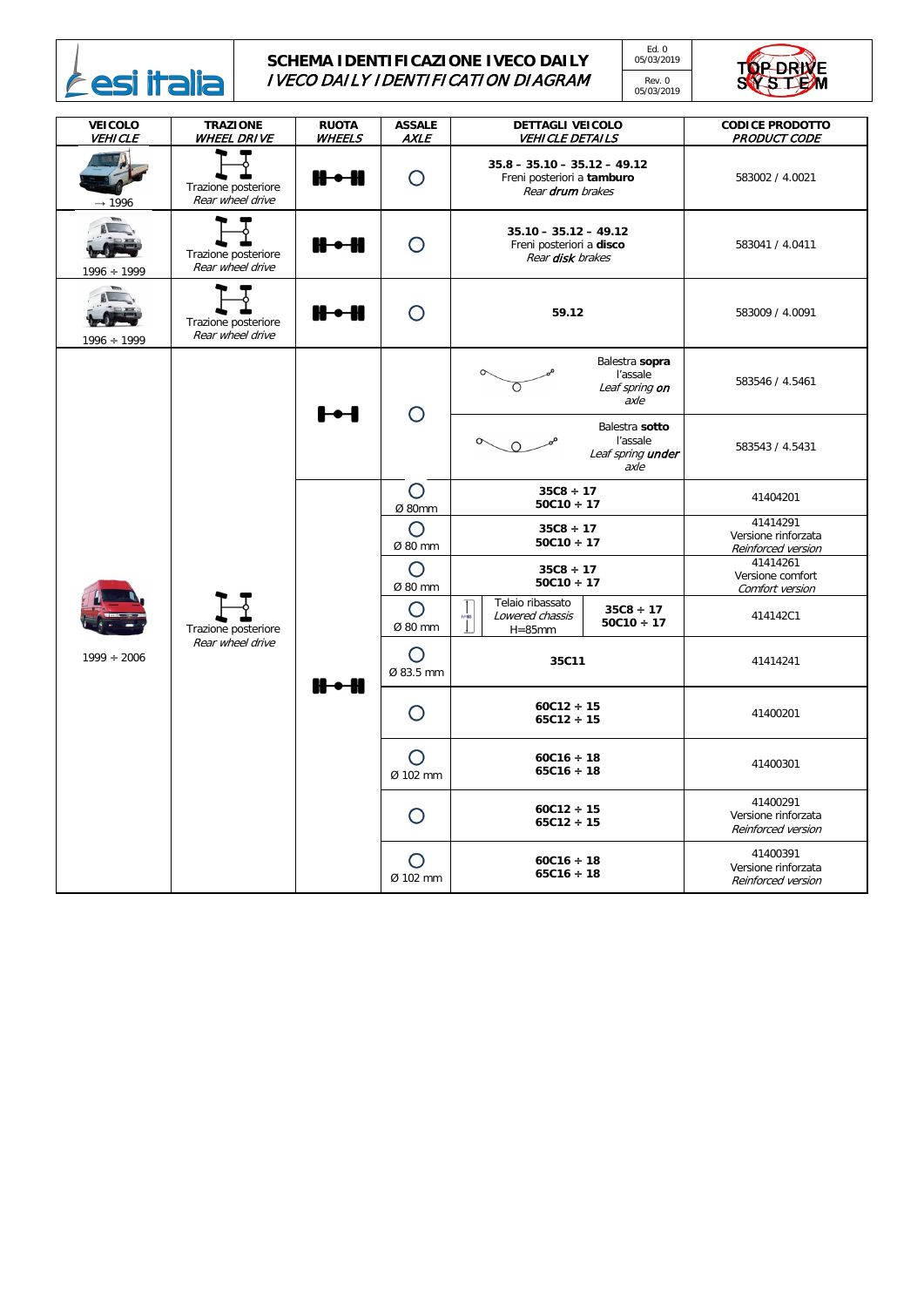

## **SCHEMA IDENTIFICAZIONE IVECO DAILY** IVECO DAILY IDENTIFICATION DIAGRAM

Ed. 0 05/03/2019





| <b>VEICOLO</b><br><b>VEHICLE</b> | <b>TRAZIONE</b><br><b>WHEEL DRIVE</b>   | <b>RUOTA</b><br><b>WHEELS</b> | <b>ASSALE</b><br><b>AXLE</b> | <b>DETTAGLI VEICOLO</b><br><b>VEHICLE DETAILS</b>                                                                       | <b>CODICE PRODOTTO</b><br><b>PRODUCT CODE</b>         |
|----------------------------------|-----------------------------------------|-------------------------------|------------------------------|-------------------------------------------------------------------------------------------------------------------------|-------------------------------------------------------|
| $2006 \div 2012$                 | Trazione posteriore<br>Rear wheel drive | ŀН                            | $\bigcirc$                   | Balestra sopra<br>l'assale<br>Leaf spring on<br>axle                                                                    | 583546 / 4.5461                                       |
|                                  |                                         |                               |                              | Balestra sotto<br>l'assale<br>Leaf spring under<br>axle                                                                 | 583543 / 4.5431                                       |
|                                  |                                         | $H - H$                       | $\bigcirc$<br>Ø 80mm         | $35C8 \div 18$<br>$50C10 \div 18$                                                                                       | 41404201                                              |
|                                  |                                         |                               | $\bigcirc$<br>Ø 80 mm        | $35C8 \div 18$<br>$50C10 \div 18$                                                                                       | 41414291<br>Versione rinforzata<br>Reinforced version |
|                                  |                                         |                               | $\bigcirc$<br>Ø 80 mm        | $35C8 \div 18$<br>$50C10 \div 18$                                                                                       | 41414261<br>Versione comfort<br>Comfort version       |
|                                  |                                         |                               | $\bigcap$<br>Ø 80 mm         | Telaio<br>ribassato<br>$35C8 \div 18$<br>$h=85$<br>Lowered<br>$50C10 \div 18$<br>$\downarrow$<br>chassis<br>$H = 85$ mm | 414142C1                                              |
|                                  |                                         |                               | O<br>Ø 83.5 mm               | 35C11                                                                                                                   | 41414241                                              |
|                                  |                                         |                               | $\bigcirc$                   | $60C12 \div 15$<br>$65C12 \div 15$                                                                                      | 41400201                                              |
|                                  |                                         |                               | $\bigcirc$<br>Ø 102 mm       | $60C16 \div 18$<br>$65C16 \div 18$<br>$70C16 \div 21$                                                                   | 41400301                                              |
|                                  |                                         |                               | O                            | $60C12 \div 15$<br>$65C12 \div 15$                                                                                      | 41400291<br>Versione rinforzata<br>Reinforced version |
|                                  |                                         |                               | $\bigcirc$<br>Ø 102 mm       | $60C16 \div 18$<br>$65C16 \div 18$<br>$70C16 \div 21$                                                                   | 41400391<br>Versione rinforzata<br>Reinforced version |
|                                  | 4x4                                     | ┣╼┨                           | $\bigcap$<br>Ø 82 mm         | $35 \div 55$ S 18 W                                                                                                     | 41414401                                              |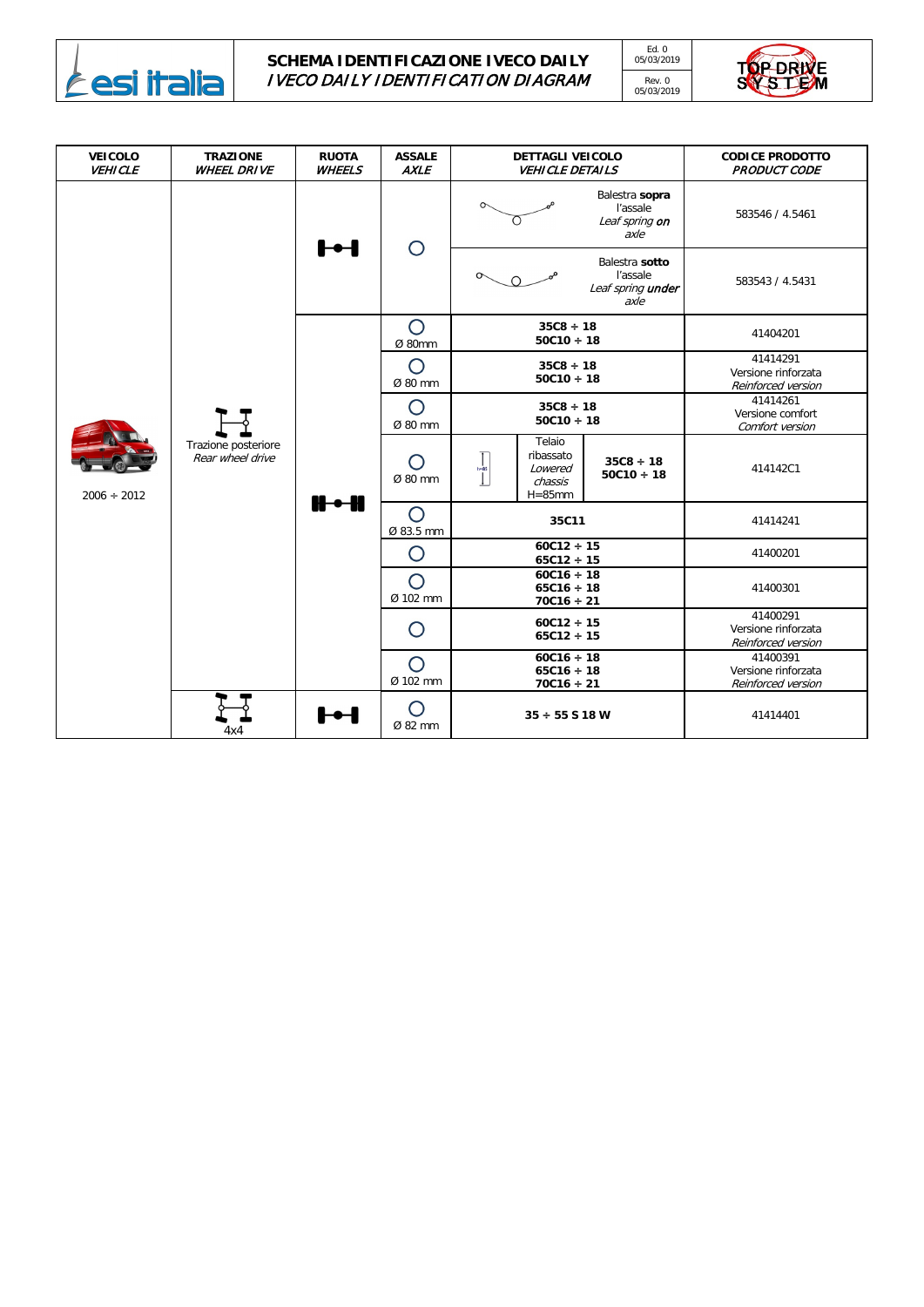

## **SCHEMA IDENTIFICAZIONE IVECO DAILY** IVECO DAILY IDENTIFICATION DIAGRAM

Ed. 0 05/03/2019

Rev. 0 05/03/2019



| <b>VEICOLO</b><br><b>VEHICLE</b> | <b>TRAZIONE</b><br><b>WHEEL DRIVE</b>   | <b>RUOTA</b><br><b>WHEELS</b> | <b>ASSALE</b><br><b>AXLE</b> | <b>DETTAGLI VEICOLO</b><br><b>VEHICLE DETAILS</b>                                                                                                          | <b>CODICE PRODOTTO</b><br><b>PRODUCT CODE</b>         |
|----------------------------------|-----------------------------------------|-------------------------------|------------------------------|------------------------------------------------------------------------------------------------------------------------------------------------------------|-------------------------------------------------------|
| $2012 \div 2014$                 | Trazione posteriore<br>Rear wheel drive | ŀН                            | $\bigcirc$                   | Balestra sopra<br>l'assale<br>Leaf spring on<br>axle                                                                                                       | 583546 / 4.5461                                       |
|                                  |                                         |                               |                              | Balestra sotto<br>l'assale<br>Leaf spring under<br>axle                                                                                                    | 583543 / 4.5431                                       |
|                                  |                                         | $H - H$                       | $\bigcirc$<br>Ø 80mm         | $35C8 \div 18$<br>$50C10 \div 18$                                                                                                                          | 41404201                                              |
|                                  |                                         |                               | $\bigcirc$<br>Ø 80 mm        | $35C8 \div 18$<br>$50C10 \div 18$                                                                                                                          | 41414291<br>Versione rinforzata<br>Reinforced version |
|                                  |                                         |                               | $\bigcap$<br>Ø 80 mm         | $35C8 \div 18$<br>$50C10 \div 18$                                                                                                                          | 41414261<br>Versione comfort<br>Comfort version       |
|                                  |                                         |                               | Ø 80 mm                      | Telaio<br>ribassato<br>$35C8 \div 18$<br>$\frac{1}{h=85}$<br>Lowered<br>$50C10 \div 18$<br>$\begin{array}{c} \hline \end{array}$<br>chassis<br>$H = 85$ mm | 414142C1                                              |
|                                  |                                         |                               | $\bigcirc$<br>Ø 83.5 mm      | 35C11                                                                                                                                                      | 41414241                                              |
|                                  |                                         |                               | $\bigcirc$                   | $60C12 \div 15$<br>$65C12 \div 15$                                                                                                                         | 41400201                                              |
|                                  |                                         |                               | $\bigcirc$<br>Ø 102 mm       | $60C16 \div 18$<br>$65C16 \div 18$<br>$70C16 \div 21$                                                                                                      | 41400301                                              |
|                                  |                                         |                               | O                            | $60C12 \div 15$<br>$65C12 \div 15$                                                                                                                         | 41400291<br>Versione rinforzata<br>Reinforced version |
|                                  |                                         |                               | $\bigcirc$<br>Ø 102 mm       | $60C16 \div 18$<br>$65C16 \div 18$<br>$70C16 \div 21$                                                                                                      | 41400391<br>Versione rinforzata<br>Reinforced version |
|                                  | 4x4                                     | ŀН                            | $\bigcap$<br>Ø 82 mm         | $35 \div 55$ S 18 W                                                                                                                                        | 41414401                                              |